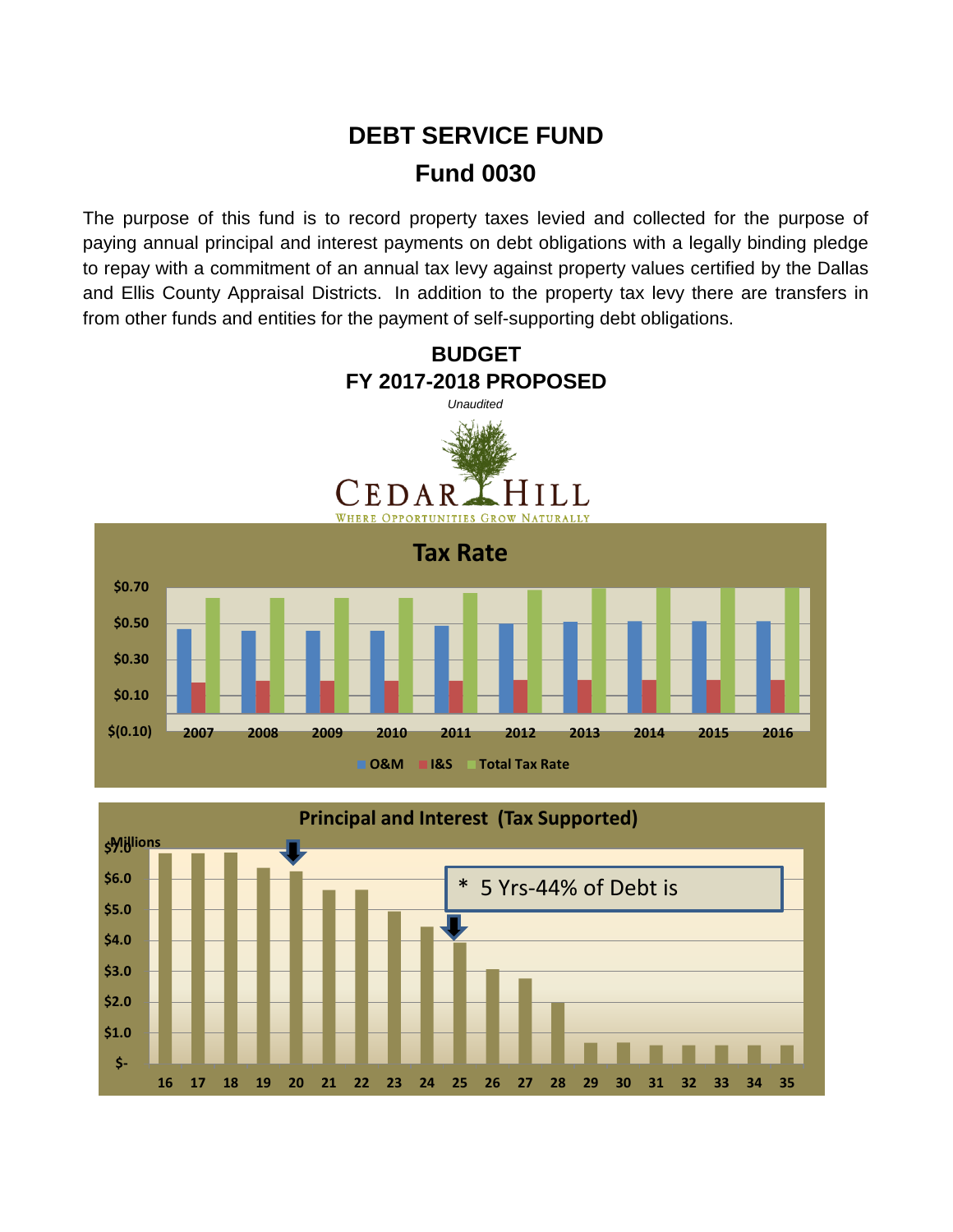

## **DEBT SERVICE FUND**

| WHERE OPPORTUNITIES GROW NATURALLY                                     |      |                                |    |               |           |            |                  |                 |           |               |
|------------------------------------------------------------------------|------|--------------------------------|----|---------------|-----------|------------|------------------|-----------------|-----------|---------------|
|                                                                        |      |                                |    |               | 2016-2017 |            |                  |                 | 2017-2018 |               |
|                                                                        |      | <b>ACTUAL</b><br><b>ACTUAL</b> |    | <b>BUDGET</b> |           | <b>FYE</b> |                  | <b>PROPOSED</b> |           |               |
|                                                                        |      | 2014-2015                      |    | 2015-2016     |           |            | <b>ESTIMATED</b> |                 |           | <b>BUDGET</b> |
| <b>BEGINNING FUND BALANCE</b>                                          | \$   | 1,356,029                      | \$ | 1,247,844 \$  |           | 1,447,330  | \$               | 1,447,330       | \$        | 1,410,936     |
| <b>REVENUES</b>                                                        |      |                                |    |               |           |            |                  |                 |           |               |
| Property taxes                                                         | \$   | 5,296,606                      | S. | 5,542,406     | - \$      | 6,128,415  | S                | 6,004,400       | - \$      | 6,408,172     |
| Interest income                                                        |      | 14,973                         |    | 11,854        |           | 12,000     |                  | 16,125          |           | 17,000        |
| Charges to other gov'ts                                                |      | 2,016,115                      |    | 2,018,375     |           | 2,014,915  |                  | 2,014,920       |           | 1,999,964     |
| Transfers In                                                           |      | 855,000                        |    | 18,714,949    |           | 770,275    |                  | 780,283         |           | 448,000       |
| <b>TOTAL OPERATING REVENUES</b>                                        |      | 8,182,694                      | S. | 26,287,584    | \$        | 8,925,605  | \$               | 8,815,728       | \$        | 8,873,136     |
| <b>TOTAL FUNDS AVAILABLE</b>                                           |      | \$9,538,723                    | \$ | 27,535,428    | \$        | 10,372,935 |                  | \$10,263,058    | \$        | 10,284,072    |
| <b>EXPENDITURES</b>                                                    |      |                                |    |               |           |            |                  |                 |           |               |
| <b>Principal Payments</b>                                              | \$   | 5,641,240                      | \$ | 6,102,000     | -\$       | 6,345,450  | S.               | 6,345,448 \$    |           | 6,443,517     |
| <b>Interest Payments</b>                                               |      | 2,627,155                      |    | 2,671,121     |           | 2,314,605  |                  | 2,480,669       |           | 2,305,619     |
| Paying Agent Fees                                                      |      | 22,110                         |    | 20,460        |           | 20,000     |                  | 7,500           |           | 10,000        |
| <b>Escrow Agent Fees</b>                                               |      |                                |    | 17,112,097    |           |            |                  |                 |           |               |
| Other Expense                                                          |      | 375                            |    | 182,420       |           | 5,000      |                  | 18,505          |           | 18,500        |
| <b>TOTAL OPERATING EXPENDITURES</b>                                    | - \$ | 8,290,879                      | \$ | 26,088,098    | \$        | 8,685,055  | \$               | 8,852,122 \$    |           | 8,777,636     |
| TOTAL EXPENDITURES, CAPITAL AND TRANSFERS                              | \$   | 8,290,879                      | \$ | 26,088,098    | \$        | 8,685,055  | \$               | 8,852,122 \$    |           | 8,777,636     |
| <b>Excess (deficiency) of revenues</b><br>over<br>(under) expenditures | S    | $(108, 185)$ \$                |    | 199,486       | \$        | 240,550 \$ |                  | $(36, 394)$ \$  |           | 95,500        |
|                                                                        |      |                                |    |               |           |            |                  |                 |           |               |
| <b>ENDING FUND BALANCE</b>                                             | \$   | 1,247,844                      | \$ | 1,447,330     | \$        | 1,687,880  | \$               | 1,410,936       | \$        | 1,506,436     |
| Unreserved, designated for unbudgeted items                            | \$   | 4,268                          | \$ | 128,293       | \$        | 385,872    | \$               | 85,894 \$       |           | 192,566       |
| Designated for FY 2015-2016 One Time Uses                              | \$   |                                | \$ |               | \$        |            | \$               |                 | \$        |               |
| Unreserved, undesignated @15% of exp.                                  | - 56 | 1,243,576                      | \$ | 1,319,037     | S         | 1,302,008  | \$               | 1,325,043       | S         | 1,313,870     |
|                                                                        | \$   | 1,247,844                      | \$ | 1,447,330     | \$        | 1,687,880  | \$               | 1,410,936       | \$        | 1,506,436     |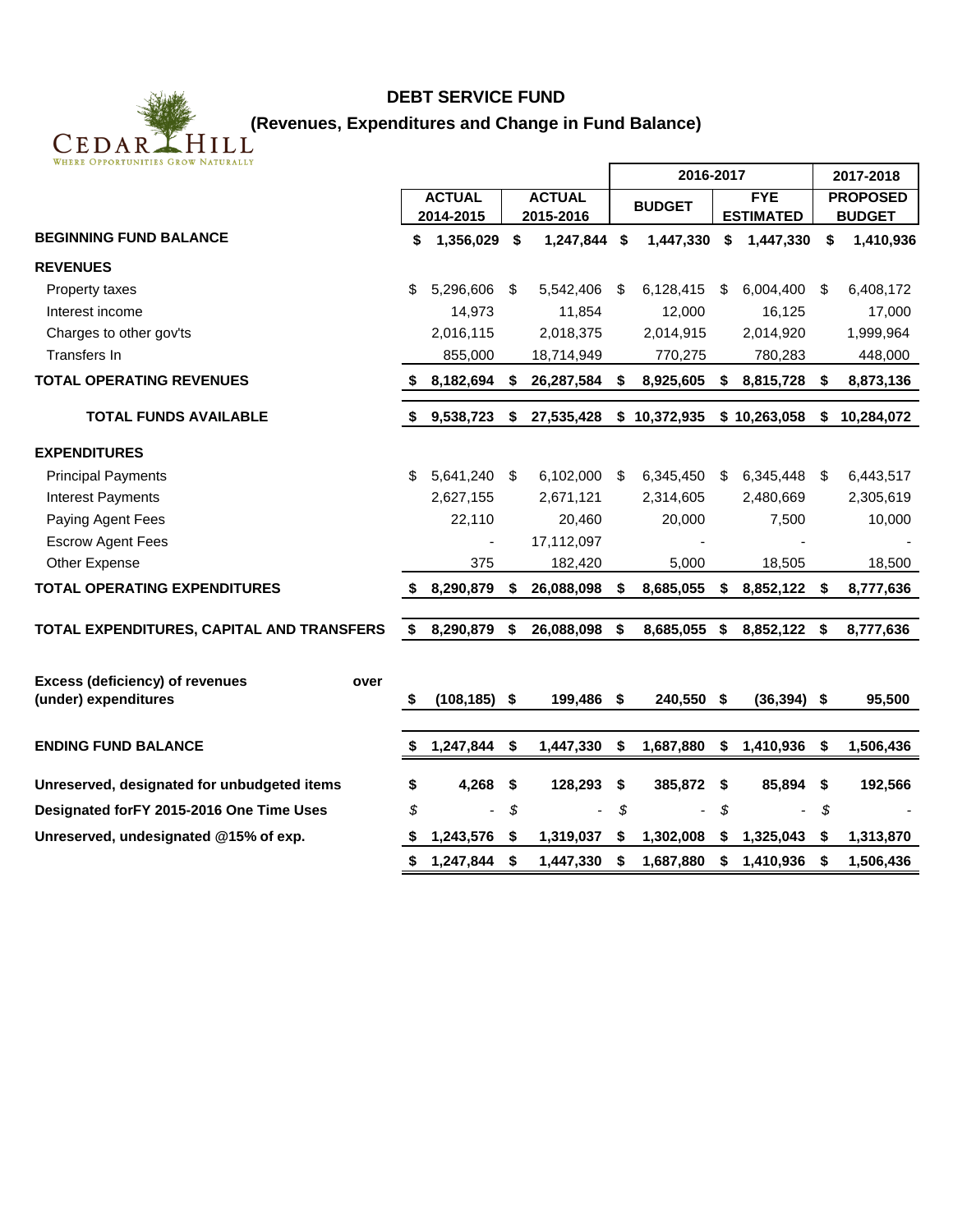## **City of Cedar Hill Debt Service Fund Summary of Requirements for Principal and Interest Retirements**

| <b>Year Ending</b>   | <b>Obligation Bonds</b> |                 |                      |                  | <b>Obligation Bonds</b> | <b>Bonds Outstanding</b> |                  |                 |
|----------------------|-------------------------|-----------------|----------------------|------------------|-------------------------|--------------------------|------------------|-----------------|
| September 30         | <b>Principal</b>        | <b>Interest</b> | <b>Total P&amp;I</b> | <b>Principal</b> | <b>Interest</b>         | <b>Total P&amp;I</b>     | <b>Principal</b> | <b>Interest</b> |
|                      |                         |                 |                      |                  |                         |                          |                  |                 |
| 2018                 | 7,115,000               | 2,470,125       | 9,585,125            | 625,000          | 286,688                 | 911,688                  | 7,740,000        | 2,756,813       |
| 2019                 | 6,675,000               | 2,220,058       | 8,895,058            | 640,000          | 268,650                 | 908,650                  | 7,315,000        | 2,488,708       |
| 2020                 | 6,715,000               | 1,952,031       | 8,667,031            | 660,000          | 248,963                 | 908,963                  | 7,375,000        | 2,200,994       |
| 2021                 | 6,365,000               | 1,692,394       | 8,057,394            | 685,000          | 226,650                 | 911,650                  | 7,050,000        | 1,919,044       |
| 2022                 | 6,630,000               | 1,434,588       | 8,064,588            | 710,000          | 202,388                 | 912,388                  | 7,340,000        | 1,636,975       |
| 2023                 | 6,150,000               | 1,177,069       | 7,327,069            | 735,000          | 177,238                 | 912,238                  | 6,885,000        | 1,354,306       |
| 2024                 | 5,895,000               | 932,419         | 6,827,419            | 760,000          | 151,819                 | 911,819                  | 6,655,000        | 1,084,238       |
| 2025                 | 5,415,000               | 687,994         | 6,102,994            | 780.000          | 127,163                 | 907,163                  | 6,195,000        | 815,156         |
| 2026                 | 4,785,000               | 461,175         | 5,246,175            | 810,000          | 101,938                 | 911,938                  | 5,595,000        | 563,113         |
| 2027                 | 3,145,000               | 299,381         | 3,444,381            | 835,000          | 74,750                  | 909,750                  | 3,980,000        | 374,131         |
| 2028                 | 2,355,000               | 201,428         | 2,556,428            | 865,000          | 45,878                  | 910,878                  | 3,220,000        | 247,306         |
| 2029                 | 430.000                 | 150,650         | 580,650              | 715,000          | 18,503                  | 733,503                  | 1,145,000        | 169,153         |
| 2030                 | 450,000                 | 133,050         | 583,050              | 150,000          | 3,000                   | 153,000                  | 600,000          | 136,050         |
| 2031                 | 470,000                 | 114,650         | 584,650              |                  |                         |                          | 470,000          | 114,650         |
| 2032                 | 490,000                 | 93.000          | 583,000              |                  |                         |                          | 490,000          | 93,000          |
| 2033                 | 510.000                 | 68,000          | 578.000              |                  |                         | ÷                        | 510.000          | 68,000          |
| 2034                 | 540,000                 | 41,750          | 581,750              |                  |                         |                          | 540,000          | 41,750          |
| 2035                 | 565,000                 | 14,125          | 579,125              |                  |                         |                          | 565,000          | 14,125          |
| <b>Total P&amp;I</b> | \$64,700,000            | \$14,143,886    | \$78,843,886         | \$8,970,000      | \$1,933,625             | \$10,903,625             | \$73,670,000     | \$16,077,511    |